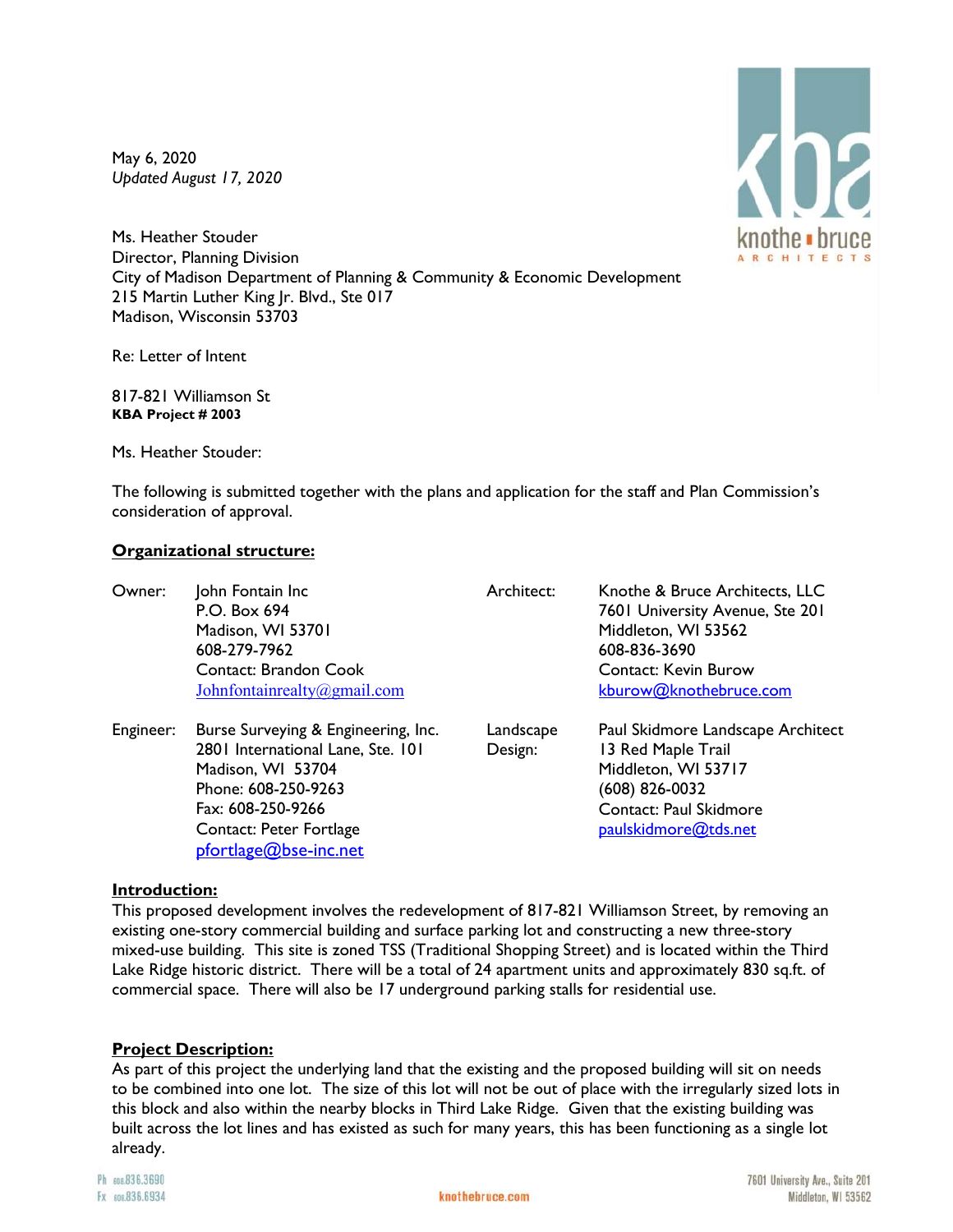Letter of Intent – Land Use 817-821 Williamson Street May 6, 2020 Page 2 of 3

The proposed building has been designed to be in context with the neighboring structures while not trying to look like a false historic structure. The front façade will be all masonry with storefront glass at the first floor level and the apartments above have taller windows. The garage entry is set back 59'-0' from the front façade and is lowered down in grade so it is not a primary feature for this building. By recessing the garage entry back almost 60' from the street, the overall massing at the street is reduced and thus compatible with the surrounding structures. It also maintains the existing rhythm on this block with buildings with driveways located along many of them.

The overall height of this building with a flat roof is in context with the tall 2-3 story gabled roof structures that are on this block which are set higher above the sidewalk given the increasing grades of this 800 block of Williamson St. The properties located behind this building on Jenifer St. are also set approximately a full story above the sidewalk grade on Williamson St. so this height will be compatible with them as well. The use of a flat roof is also compatible with several other commercial and multifamily buildings located on Williamson Street and especially with those located directly across the street.

### **City and Neighborhood Input:**

We have met with the City on several occasions for this proposed development including meetings with Staff and attending a DAT Meeting and this input has helped shape this proposed development. A neighborhood meeting was also held which was led by Kevin Firchow and Alder Marsha Rummel.

### **Demolition Standards**

The structure to be removed was constructed well outside of the period of significance for the Third Lake Ridge historic district (1850-1929) and has no historic significance to this area. It is also out of character and is not a landmark structure, nor is it of an uncommon or unusual design or method of construction, and as such should meet the demolition criteria. A Re-use and Recycling Plan will be submitted prior to the deconstruction of the existing commercial structure.

#### **Conditional Use approvals:**

The proposed redevelopment requires a conditional use to allow for a residential building with more than 8 units. The proposed building's size, scale and use are consistent with the City's Comprehensive Plan for this property, which calls for Neighborhood Mixed Use in 2-4 stories.

#### **Site Development Data:**

| Densities:            |                                          |
|-----------------------|------------------------------------------|
| Lot Area              | 12,870 S.F. / .29 acres                  |
| <b>Dwelling Units</b> | <b>24 DU</b>                             |
| Lot Area / D.U.       | 536 S.F./D.U.                            |
| Density               | 81 units/acre                            |
| Open Space            | 3,677 S.F. (960 S.F. Min. Required)      |
| Open Space / Unit     | 153 S.F./Unit (40 S.F./Unit Required)    |
| Lot Coverage          | 9,015 S.F. = 70% of total lot (85% Max.) |
|                       |                                          |